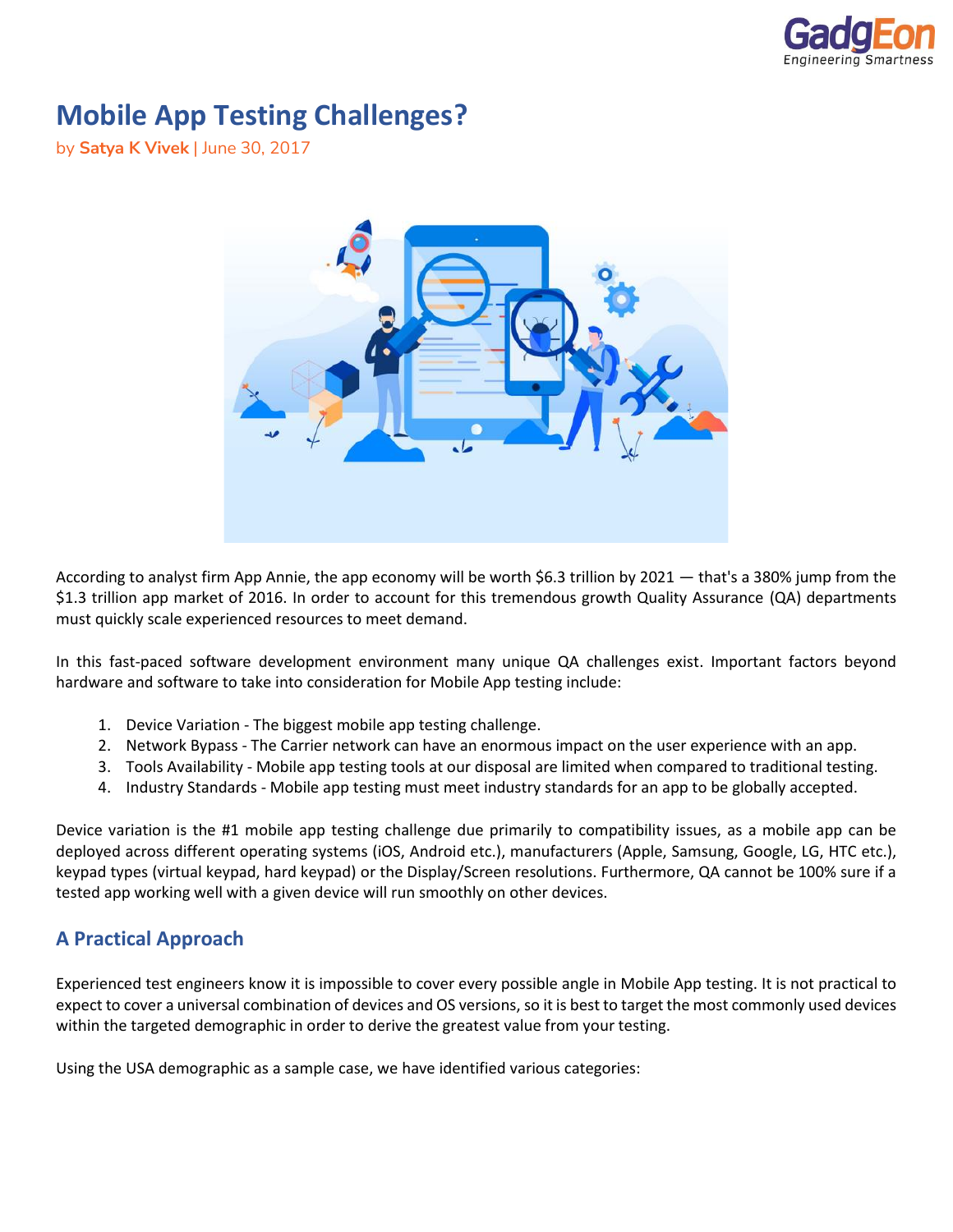

- $\checkmark$  Smartphone operating system (OS)
- ✓ OS versions
- ✓ Screen Resolution
- ✓ Smartphone Vendors



The table below captures the market share in US for the iOS and Android Smartphones based on the OS Versions in use, Display Size/Screen Resolution and different Vendors:

| iOS & Android Smartphones - Vendors, OS Versions & Models |                          |        |                |        |  |  |  |
|-----------------------------------------------------------|--------------------------|--------|----------------|--------|--|--|--|
|                                                           | iOS                      |        | <b>Android</b> |        |  |  |  |
| <b>OS Version</b>                                         | iOS 10                   | 86%    | Android K      |        |  |  |  |
|                                                           | iOS <sub>9</sub>         | 11%    | Android L      | 23.30% |  |  |  |
|                                                           | iOS 8 & earlier          | 3%     | Android M      | 31.20% |  |  |  |
|                                                           |                          |        | Android N      | 6.60%  |  |  |  |
|                                                           |                          |        | Older versions | 20.10% |  |  |  |
| <b>Display</b><br>Size/Screen<br><b>Resolution</b>        | 5.5" Display (7 plus)    | 5.10%  | 1140*2560      | 17.20% |  |  |  |
|                                                           | 5.5" Display (6 Plus)    | 15.00% | 1080*1920      | 20.80% |  |  |  |
|                                                           | 4.7" Display (7S)        | 7.50%  | 750*1334       | 26.80% |  |  |  |
|                                                           | 4.7" Display (6S)        | 33.40% | 720*1280       | 5.70%  |  |  |  |
|                                                           | 4.0" Display (5, 5S, 5C) | 17.80% |                | 19.50% |  |  |  |
| <b>Vendors</b>                                            |                          |        | Samsung        | 53.10% |  |  |  |
|                                                           |                          |        | LG             | 18.76% |  |  |  |
|                                                           |                          |        | Motorola       | 8.07%  |  |  |  |
|                                                           |                          |        | <b>HTC</b>     | 4.13%  |  |  |  |
|                                                           |                          |        | <b>Others</b>  | 15.95% |  |  |  |

Based on the above statistics, our test strategy is to create a matrix for the iOS and Android platforms with different OS Versions, Vendors and models.

In the case of iOS, the complexity is lower as compared to the Android. The table below shows the iOS devices and versions targeted for achieving sufficient test coverage for an iOS App to be released in USA demographic.

| <b>To Achieve Test</b><br><b>Coverage of</b> | iOS<br>Version |        | iPhone devices to be trageted for Testing |    |    |    |  |
|----------------------------------------------|----------------|--------|-------------------------------------------|----|----|----|--|
| 85% of iOS                                   | iOS 10         | 7 Plus | 6 Plus                                    | 7S | 6S | 5S |  |
| 95% of iOS                                   | iOS 10         | 7 Plus | 6 Plus                                    | 7S | 6S | 5S |  |
|                                              | iOS 9          |        | 6 Plus                                    |    | 6S | 5S |  |

*Note: The # of Test iterations is based on the type of target devices on which the App needs to be tested.*